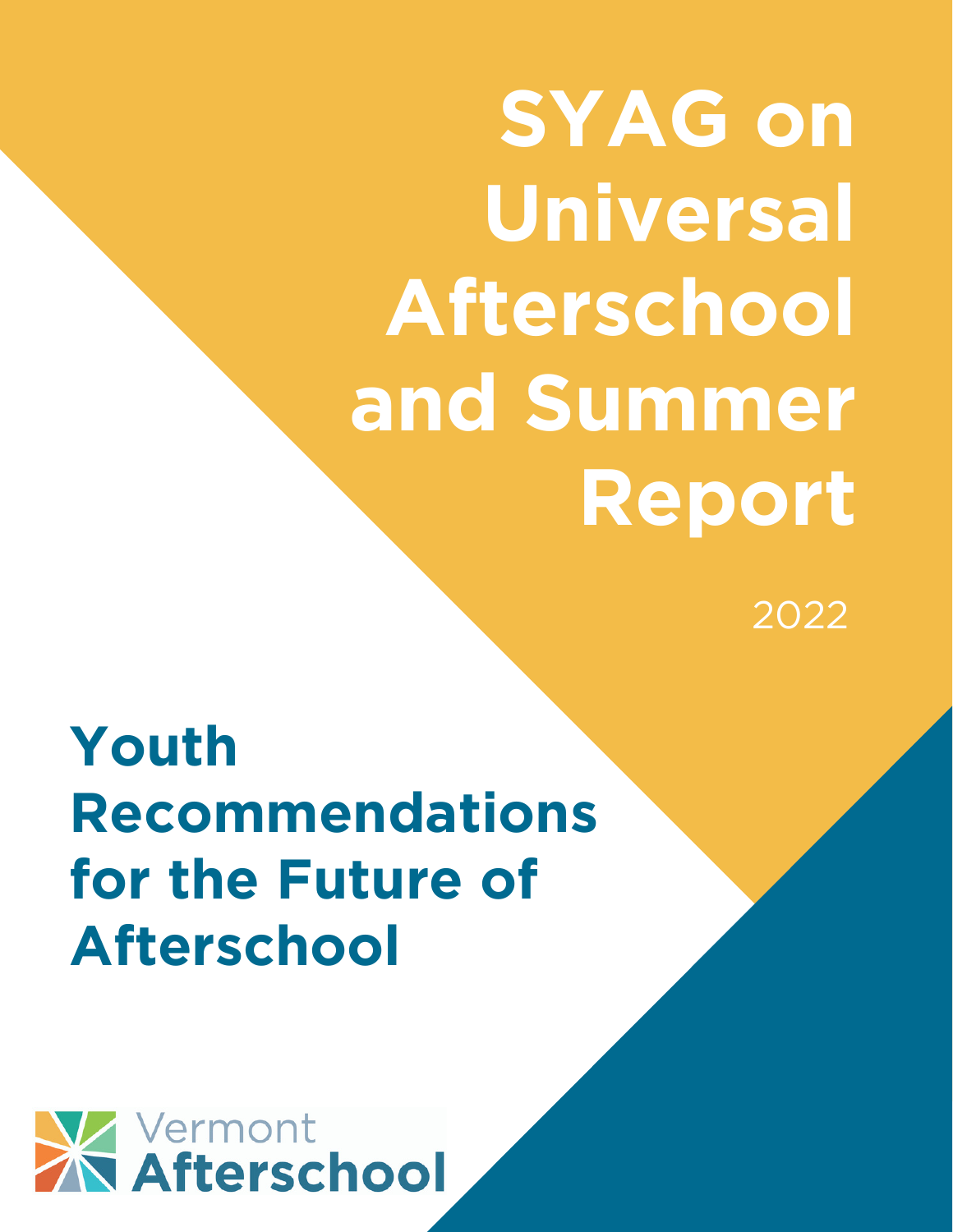# **Expanding Access**

**Expanded access to quality third-space opportunities for youth of all ages is an essential part in connecting youth to their community. Third spaces can be an important part of youth development, provide learning opportunities, and allow youth to explore new interest. Transportation, increased funding, and providing more and varied opportunities are the biggest factors youth see to expanding access.**

#### **Transportation is one of the biggest barriers to expanding access.**

- Each community needs to evaluate how they can use the school bus and public transportation system to best support youth. Some ideas include:
	- Late buses to and from afterschool programs
	- More than one bus, so there can be a flexible schedule
	- Rethinking the routes to better reflect how young people move throughout the community
	- Increasing youth understanding and knowledge of how the public transit system works in their community

#### **More funding is needed for schools, afterschool programs, youth spaces, clubs, and other out-of-school activities.**

- More school funding allows for greater resources to be allocated to school-based programs, clubs, and activities to increase quality and variety
- Direct funding to afterschool programs and third spaces is also important to ensure there is a variety of quality out-of-school experiences for youth
- Increased funding will also contribute to no-cost or low-cost programs—an essential part of expanding access

#### **More clubs and programs with diverse options available to youth need to be provided, so youth can explore their favorite activities and new interests.**

- Youth need to have a direct voice in what programs, activities, and youth spaces are brought to the community
	- Allowing youth to start, design, and/or lead clubs would be helpful and is a great way to increase the variety of third-space opportunities
- Older youth need more clubs and afterschool programs that reflect their interests as well
	- As youth get older, their interests change and programs should reflect this, but often funding declines
		- Timing is an important consideration for older youth as they often have schoolwork and jobs; therefore, evening and weekend programs could be a good option

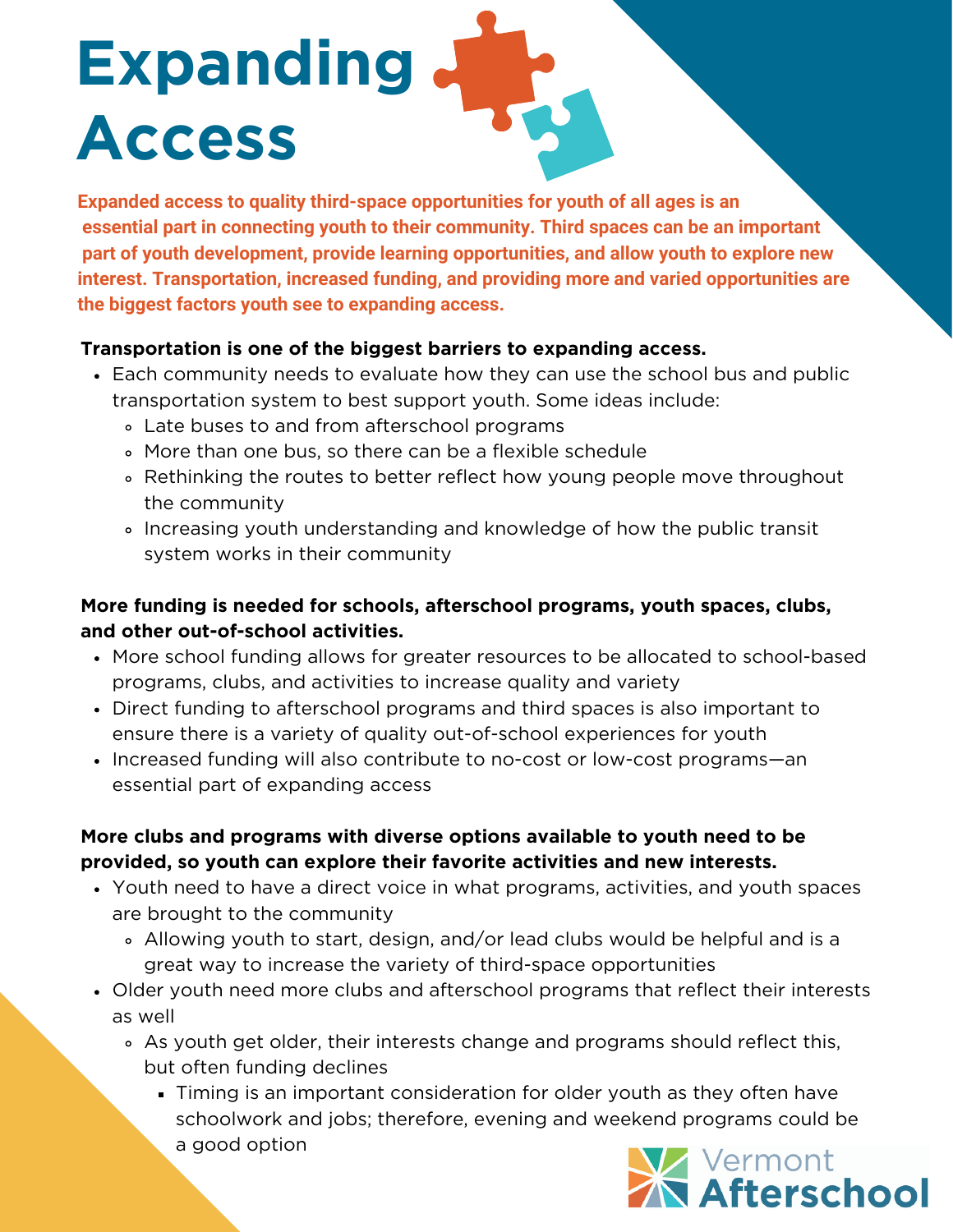**Youth Leadership**

**Leadership opportunities within programs and the community as a whole is one of the most sought after experiences youth focused on. Youth leadership roles provide great opportunities for learning and growth. Additionally, youth are experts in what they want and need in their community and in third spaces, so it is essential to involve their voice in every decision that impacts youth.**

#### **Youth should have leadership opportunities in afterschool programs, out-of-school activities, and clubs.**

- Youth and adult third-space leaders should work together on all or most aspects of the program, including budgets, hiring staff, proposals, planning, group rules, and activities
- Older youth should be hired for leadership roles within the program
- Youth leaders are more relatable to the young people that attend the program, making it a more welcoming and comfortable environment

#### **Youth need to be part of the decision-making process in every community.**

- Surveys or "town hall" style meetings during lunch would be helpful to get input from youth about their experiences and what they want and need in their community
	- Zoom options could be available for youth that are homeschooled or absent

#### **Youth Councils should be commonplace in every community and be given real power to impact decision-making.**

- The councils need to have an active role in the community or program, with real responsibilities and power
- Councils can inform the community about what third-space opportunities youth want and need, where these spaces should be, and how the programs or spaces should be designed
	- Youth can also help with outreach because they are better-suited to reach out to their peers and ensure all voices are heard
- The community can come to the youth council for advice on issues involving youth
- A youth council at the school district level could help inform decisions about afterschool programs, such as what programs or clubs are offered, how much funding is needed, and where the programs should be located

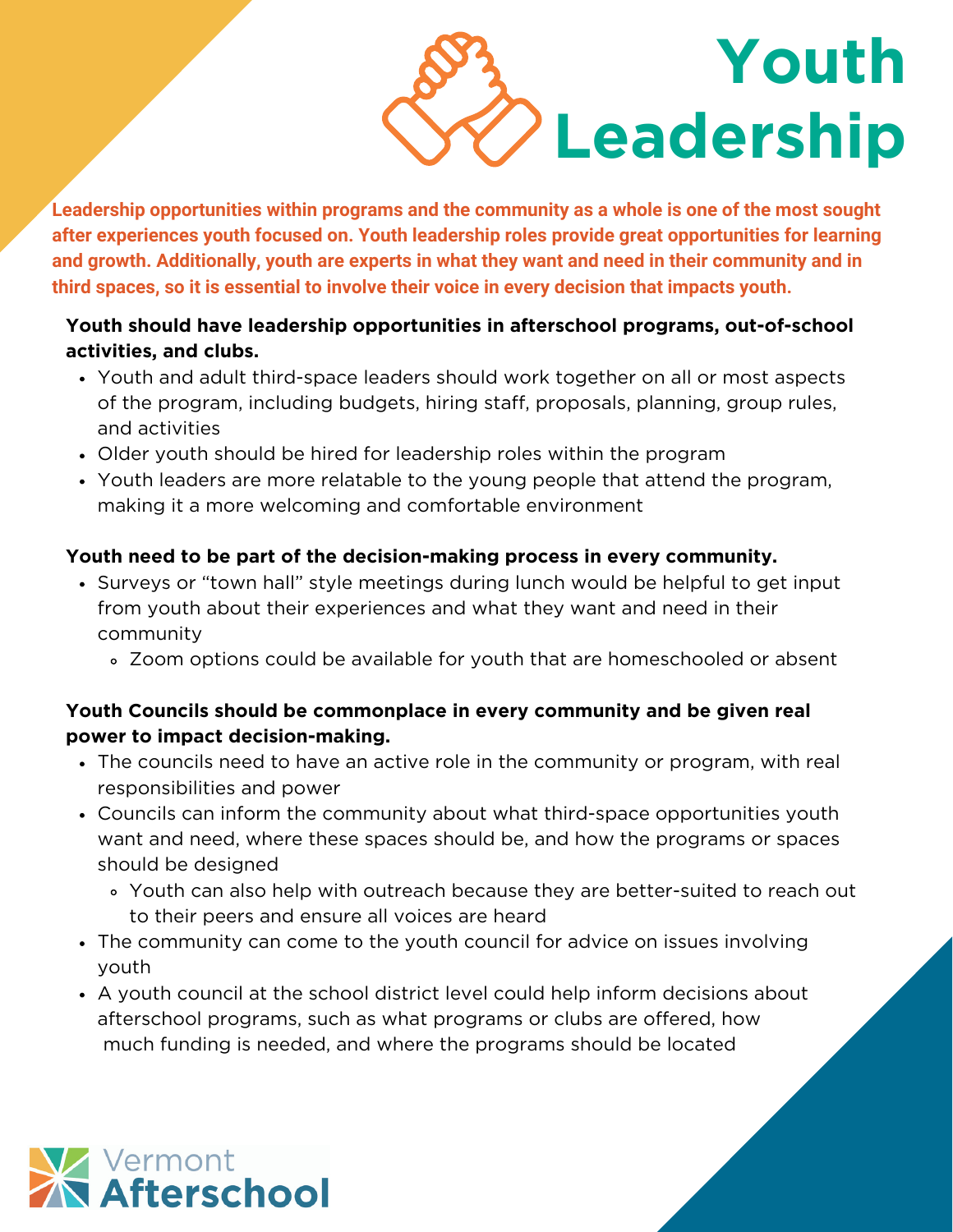## **Youth Safety**



**Youth safety, both physically and emotionally, should be at the forefront when deciding how third spaces should run. Having youth be directly involved in deciding how the program should operate and the group rules will contribute to a more welcoming and safer space for all youth. Addressing discrimination and having an accommodating and supportive staff are essential as well.**

#### **Racism, sexism, and all forms of discrimination need to be addressed by schools and programs.**

- Programs need better protocols and procedures for discrimination, harassment, and bullying, as they prevent youth from attending
- Staff have to take youth concerns seriously and be there for young people when they need them

#### **Afterschool staff need to get to know the youth attending the programs and be accommodating, supportive, and kind.**

- Sharing casual moments, such as eating together, playing games together, and talking about shared interests, can strengthen the relationship between youth and adult program leaders
- Some youth do not feel safe or comfortable to be themselves around their parents, so third-space leaders should talk to youth before calling parents
- Third-space leaders should accommodate for youths' needs without parent permission, when possible
	- For example, allow youth to use their pronouns and names even if it is different from what others believe
- Having youth leaders is important as youth may feel safer talking to other youth

#### **Often, environments can feel cliquey and exclusionary, so it is important to take steps to counteract this.**

- Have games and activities that involve the whole group and/or have small group activities in which the groups change frequently
- Do not force youth to participate in activities as some youth may want or need time to relax and decompress

#### **Program and group rules need to be co-created with youth to ensure a peaceful and comfortable environment.**

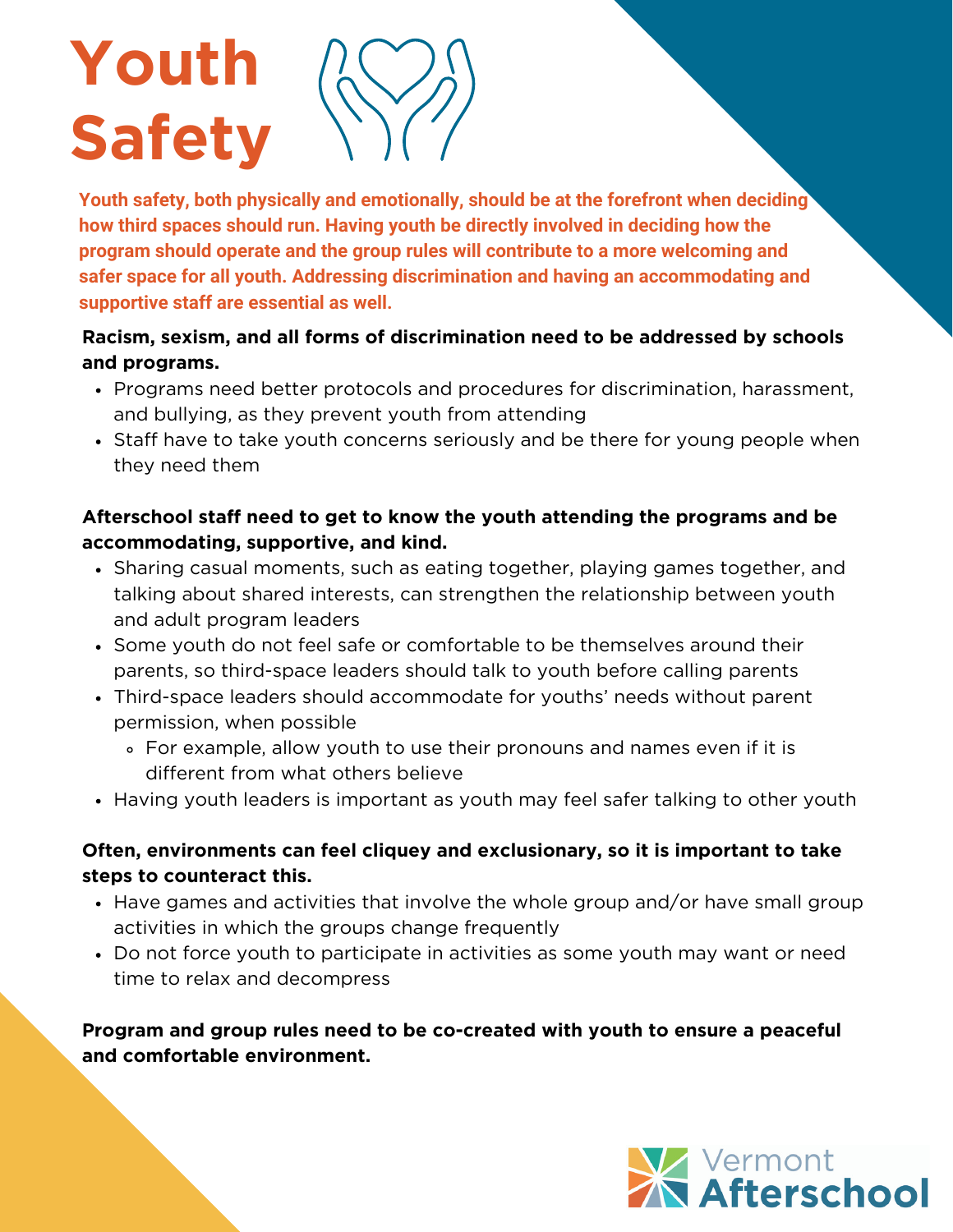

**Youth know that equity and inclusion is essential to the future of afterschool. All youth should be able to access quality programs and feel comfortable, welcomed, and heard. There must be a greater representation of BIPOC, LGBTQ+, and disabled third-space leaders. Additionally, the program itself and the staff need to ensure an equitable and inclusive environment.**

#### **It is important for youth to have third-space leaders who share a similar identity to them.**

- Vermont needs to incentivize more BIPOC, LGBTQ+, and disabled people to become third-space leaders, so young people with similar identities have adult role models they can relate to
- Third-space leaders running the program must listen and try to understand the young people they are working with

#### **All youth need access to a variety of quality out-of-school activities and afterschool programs.**

- Youth with special interests have less afterschool opportunities, especially highschool-age youth
- Funding primarily goes toward sports, but clubs and other activities deserve funding and attention as well
- Youth advisors should have a say in funding decisions for afterschool programs and clubs

#### **All programs and activities need to be inclusive and welcoming. Ways to do this include:**

- Giving youth the opportunity to help design and lead the program, club, or activity
- Ensuring there are enough resources for any and all youth to participate in the program or activity, regardless of skill level or experience
- Asking the youth that attend the program or club when it is best to meet, as later in the day is sometimes better than right after school
- Providing spaces for youth to go when they are feeling overwhelmed or anxious Likewise, an open space for high-energy youth to move can be helpful
- Having food available at programs or activities, when possible, especially if that activity occurs in the evenings

#### **Third-space leaders should have training in diversity, equity, inclusion, and youth mental health, so they can provide better support for young people.**

Third-space leaders should be paid to attend the trainings and/or the trainings should be free